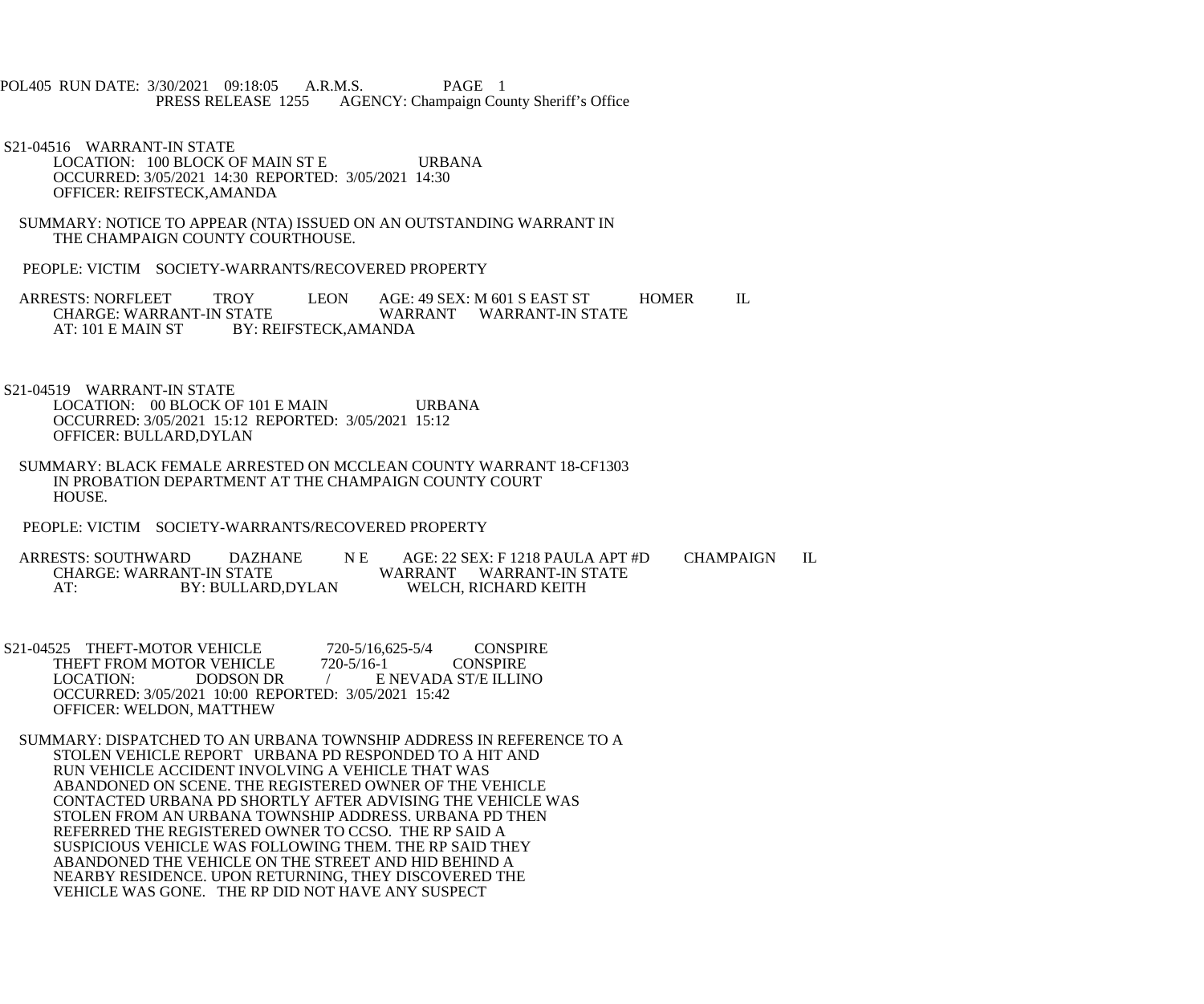POL405 RUN DATE: 3/30/2021 09:18:05 A.R.M.S. PAGE 2<br>PRESS RELEASE 1255 AGENCY: Champaign Cou AGENCY: Champaign County Sheriff's Office INFORMATION.

PROPERTY: STOLEN 1 AUTO<br>COLOR: BLK/2 2015 MAKE: NISS MODEL: ALT BODY: PC LIC#: IL CM17296 STOLEN 1 CURRENCY-NOT CHECKS/BOND

 OFFENDER AGE: 00 SEX: M RACE: B HEIGHT: 150 WEIGHT: 510 HAIR: EYES: DESCR: BLK HOODED SWEATSHIRT/BLK PANTS VICTIM AGE: 19 SEX: M CHAMPAIGN IL

- S21-04531 THEFT \$500 AND UNDER 720-5/16-1<br>LOCATION: EVERGREEN SO / LYNDHURST EVERGREEN SQ / OCCURRED: 3/04/2021 8:00 REPORTED: 3/05/2021 18:35 OFFICER: MAIDENS, MARK
- SUMMARY: ON FRIDAY EVENING MARCH 5, 2021 A CHAMPAIGN COUNTY SHERIFF'S OFFICE DEPUTY RESPONDED TO AN APARTMENT COMPLEX IN THE VILLAGE OF SAVOY FOR A REPORTED THEFT OF LICENSE PLATES. THE STOLEN PLATES HAVE BEEN ENTERED INTO LEADS; NO ARREST HAS BEEN MADE.
- PROPERTY: STOLEN 2 LICENSE PLATE
	- OFFENDER SEX: RACE: HEIGHT: 000 WEIGHT: 000 HAIR: EYES: VICTIM AGE: 66 SEX: M SAVOY IL
- S21-04543 BATTERY-DOMESTIC 720-5/12-3.2<br>LOCATION: CR 3375N / 1750E LOCATION: OCCURRED: 3/05/2021 20:39 REPORTED: 3/05/2021 20:39 OFFICER: BRIZE, DERON
- SUMMARY: ON FRIDAY (03/05/21) AT APPROXIMATELY 2041 HRS. CHAMPAIGN COUNTY DEPUTY SHERIFFS WERE DISPATCHED TO A RESIDENCE IN THE TOWNSHIP OF LUDLOW FOR REPORT OF A DOMESTIC BATTERY. AFTER AN INVESTIGATION IT WAS LEARNED THAT THE SUSPECT HAD BATTERED THE VICTIM DURING A VERBAL ARGUMENT WHICH ENSUED AFTER THIS VICTIM ATTEMPTED TO DEFEND A FAMILY MEMBER. IT WAS DETERMINED THIS SUSPECT WOULD BE TRANSPORTED FROM THE SCENE AND PROVIDED A NOTICE TO APPEAR FOR DOMESTIC BATTERY.

PEOPLE: VICTIM AGE: 28 SEX: M LUDLOW IL

ARRESTS: COLE WALTER AGE: 55 SEX: M 1725 CR 3375 N APT #5 LUDLOW IL<br>CHARGE: BATTERY-DOMESTIC 720-5/12-3.2 BATTERY-DOMESTIC ESTIC 720-5/12-3.2 BATTERY-DOMESTIC<br>BY: BRIZE, DERON AT: 1005 JUNIPER DR

 S21-04563 WARRANT-IN STATE CONSPIRE IMPROPER LANE USAGE 625-5/11-709